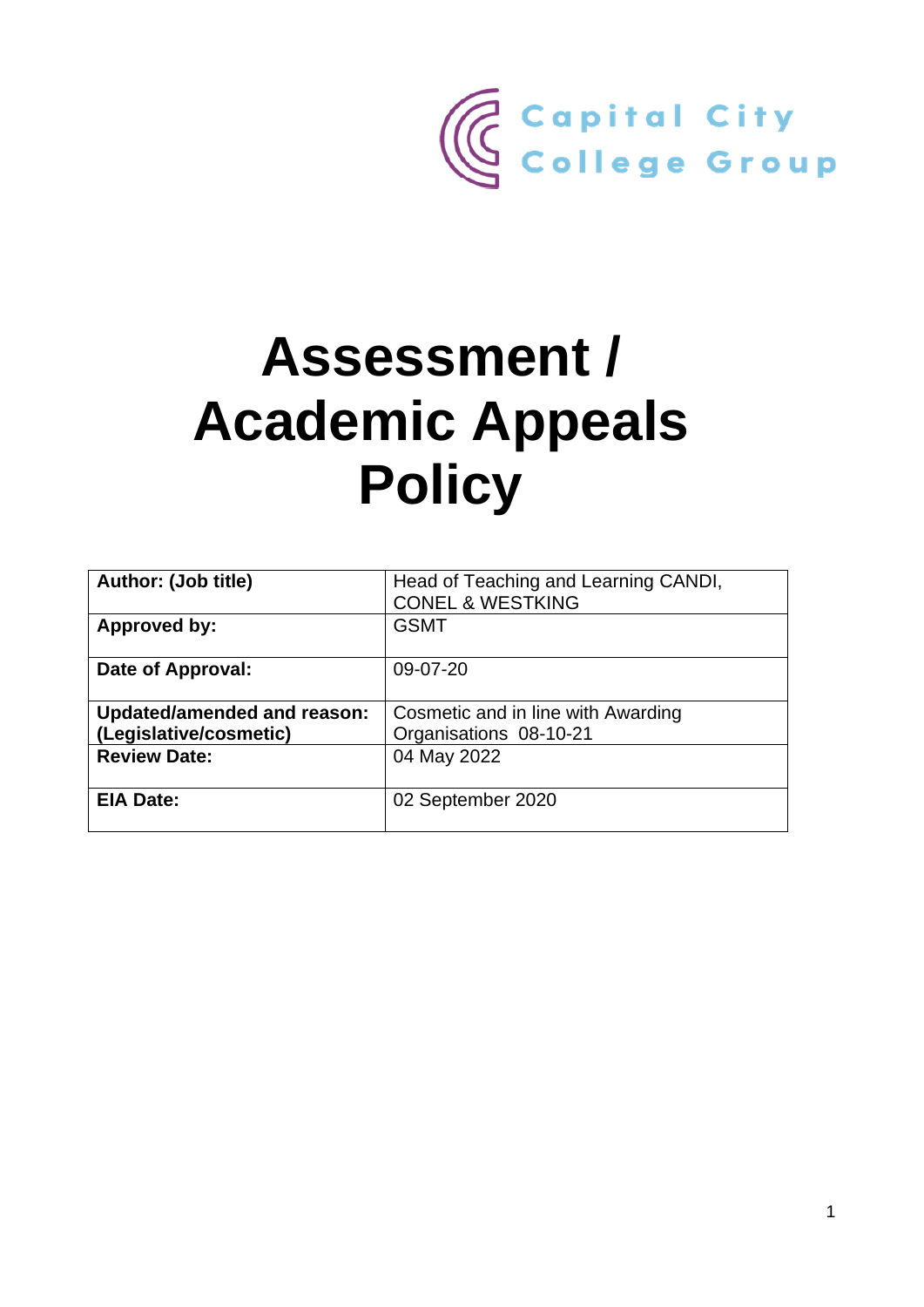## **Capital City College Group Assessment /Academic Appeals Policy**

Academic / Appeal: an appeal against an assessment decision by a learner

The policy will be updated in light of any changes required by Ofqual and Awarding Organisations.

## **This policy aims to enable the learner to enquire, question or appeal against an assessment decision and can be based on:**

- a procedural irregularity in the assessment process
- limited access to blended learning assessment approaches and digital skills
- bias or perception of bias
- mitigating (extenuating) circumstances where the Assessor / Assessment Board was not made aware of a significant factor relating to the assessment of the learner when the original decision was made
- failure to standardise and record any appeal to ensure openness and fairness
- failure to protect the interests of all learners, and the integrity of the qualification

## **In order to do this each College will:**

- facilitate a learner's right of appeal to the Awarding Organisation, where appropriate
- inform the learner at induction of the Assessment / Academic Appeals Policy and procedures, and provide access to written information for later reference
- ensure that learners are aware of how to submit online appeals
- minimise barriers to access online learning and assessment opportunities
- inform learners of their results within the Awarding Organisation specified timeframe record, track and validate any appeal
- forward the appeal to the Awarding Organisation when a learner considers that a decision continues to disadvantage them after the internal appeals process has been exhausted
- keep appeals records for inspection by the Awarding Organisation according to their requirements
- use the stages in this procedure to structure appeals
- take appropriate action to protect the interests of other learners and the integrity of the qualification, when the outcome of an appeal questions the validity of other results
- monitor appeals to inform quality improvement

#### **Informal Assessment Appeals Procedure**

It is expected that before using any stage of this procedure the learner will attempt to resolve the matter at a local level by talking to the teaching staff concerned as soon as feasibly possible.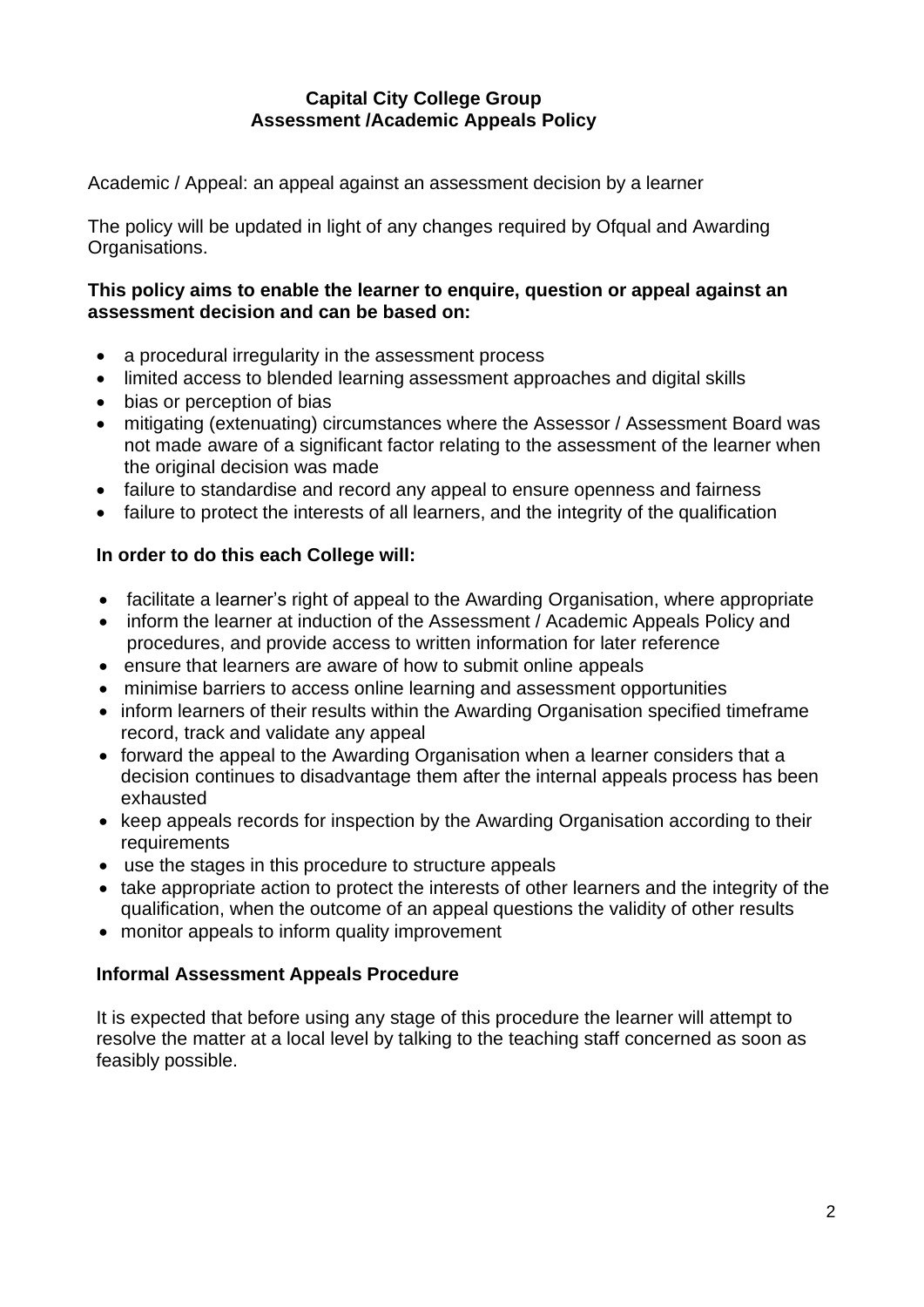## **Formal Assessment Appeals Procedure**

A learner wishing to appeal against an assessment decision can use the following procedure to resolve the matter. The learner should put their appeal in writing, to the Curriculum / Programme Manager / Head of School within 10 working days of the event giving riseto the appeal.

## **Use of the procedure**

- Learners can use Stage 1 of this procedure to appeal against a teacher's assessment of theirwork if the issue cannot be resolved informally
- Learners can use Stages  $1 3$  of this procedure if they believe that assessment has not been conducted within the approved procedures
- Before results have been reported to the Awarding Organisation, learners can use Stage 3 of this procedure if the overall result of their qualification was adversely affected by illness or other factors, for which evidence exists, but which they were unable to make known, for exceptional reasons, at the time and which have therefore not already been taken into account (Mitigating orExtenuating Circumstances)
- A learner disagrees with the outcome of CCCG's internal appeals procedure (for example, a decision about assessment outcomes or reasonable adjustments) have the right to appeal to the respective Awarding Organisation

Learners considering using this procedure should note that:

- All appeals will be considered on their merit, but the following are not considered to be legitimate grounds for appeal; any appeals based exclusively on one or more of these grounds will be rejected automatically:
	- o Where an appeal appeals against the **academic judgment** of Internal or External Examiners
	- o Appeals that are based on the informal assessment of a learner's work by members of academic staff
	- o Where a learner disagrees with the conclusions reached by the individual or panel which considered mitigating (extenuating) circumstances
	- o The retrospective reporting of mitigating (extenuating) circumstances that might havebeen reasonably made known at the time
	- o Marginal failure to attain a higher class or level of award
	- o Lack of awareness by the learner of the relevant procedure/regulations
	- o Vexatious appeals

Appeals to Awarding Organisations may not be made until this procedure has been fully exhausted.

At any stage of the Assessment Appeals procedure the learner should put the appeal in writing.This should include the following information:

- Full name and address, programme and year of study
- Details of the decision which is the subject of the appeal
- The name(s) of the teacher(s) who made the decision
- Full details of the reasons for the appeal (including supporting evidence e.g. medical certificates, reports by professionals, financial information or witness statements)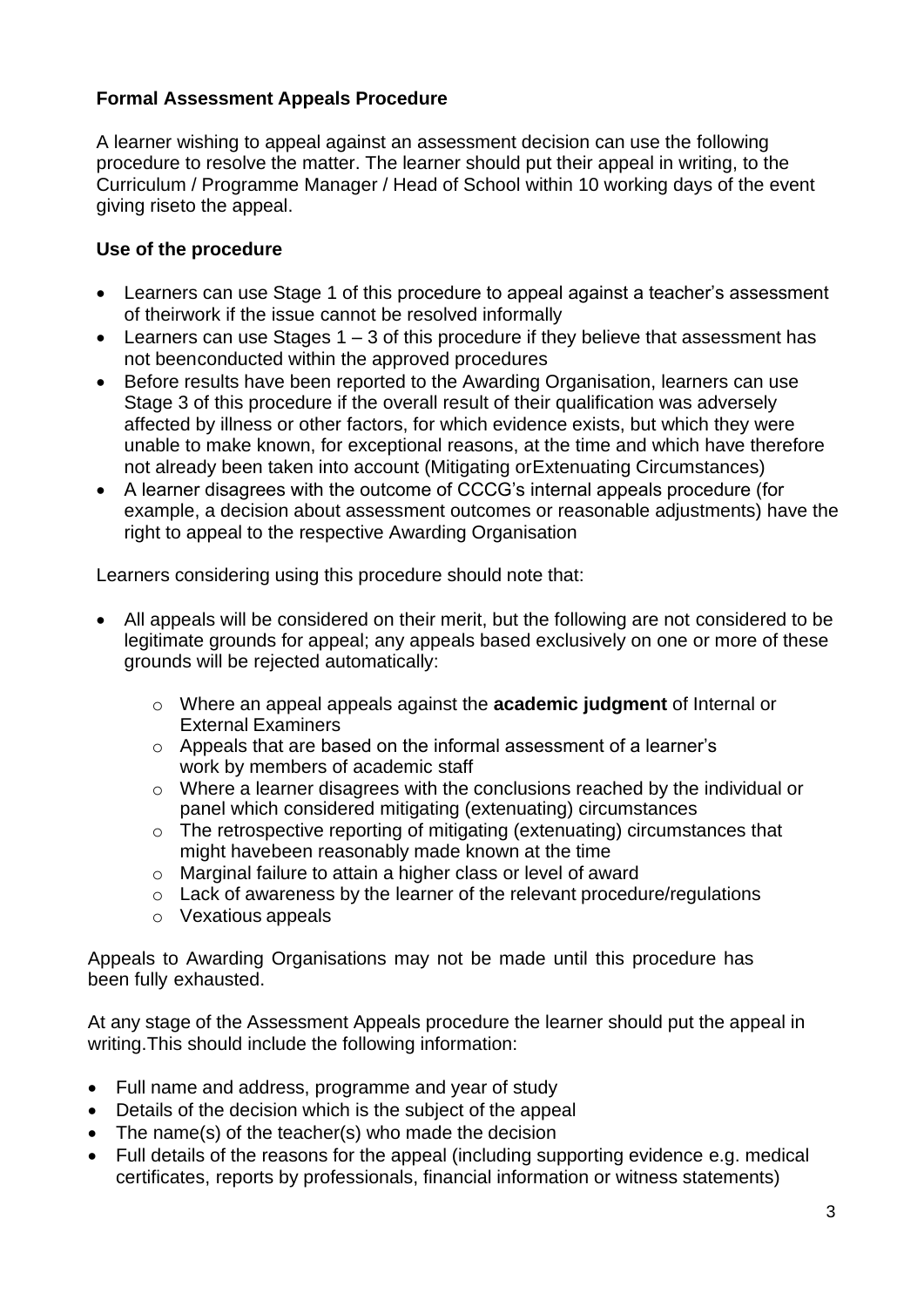# **Stage 1 (FORMAL)**

- The learner should put their appeal in writing, to the Curriculum / Programme Manager / Head of School within 10 working days of the event giving rise to the appeal
- An appropriate manager will investigate the appeal. This may result in a special standardization exercise or reassessment if it is deemed appropriate
- The learner will receive a written statement of the outcome within 10 working days of the receiptof the appeal

# **Stage 2 (FORMAL)**

- If Stage 1 does not produce an acceptable resolution the learner should put their appeal in writing to the Head of School for their programme within 5 working days of receiving the outcome from the Curriculum / Programme Manager / Head of School, informing them that they have done so
- An appropriate Head of School will convene and chair an Academic Appeals Panel to review the appeal within 10 working days of receiving it from the learner
- The panel will consist of a Head of School /Assistant Principal
- The Programme Manager / Head of School and/or the relevant teacher(s) are expected to attend to give evidence. In addition, panel members will include staff who are not involved with the learner
- The learner, who can be accompanied, will be invited to attend to present their case
- The learner will receive the written decision of the Academic Appeals Panel, from the Assistant Principal within 5 working days of the panel meeting.

# **Stage 3 (REVIEW)**

- If Stage 2 does not produce an acceptable resolution to the learner, or if the procedure is being initiated at this stage as it relates to the overall final result of the qualification, the learner should write to the Director of Quality and Compliance copying in the Vice Principal within 5 working days of receiving the outcome of Stage 2 or from receiving their overall award result, informing the Director of Quality and Compliance that they have done so
- If there is new evidence [and valid reasons for not providing this earlier] or improper procedures, these are conditions that can be considered
- The Director of Quality and Compliance and the Vice Principal will review all the available evidence relating to the appeal and the processes previously used to investigate it, and will respond to the appeal within 10 working days sending the learner a Completion of Procedure letter

## **Appeal to the Awarding Organisation**

• If a learner is still dissatisfied after exhausting the CCCG appeals process they may appeal to the Awarding Organisation. The learner should discuss the process with the Vice-Principal/ Director of Quality and Compliance. A fee may be levied by the Awarding Organisation.